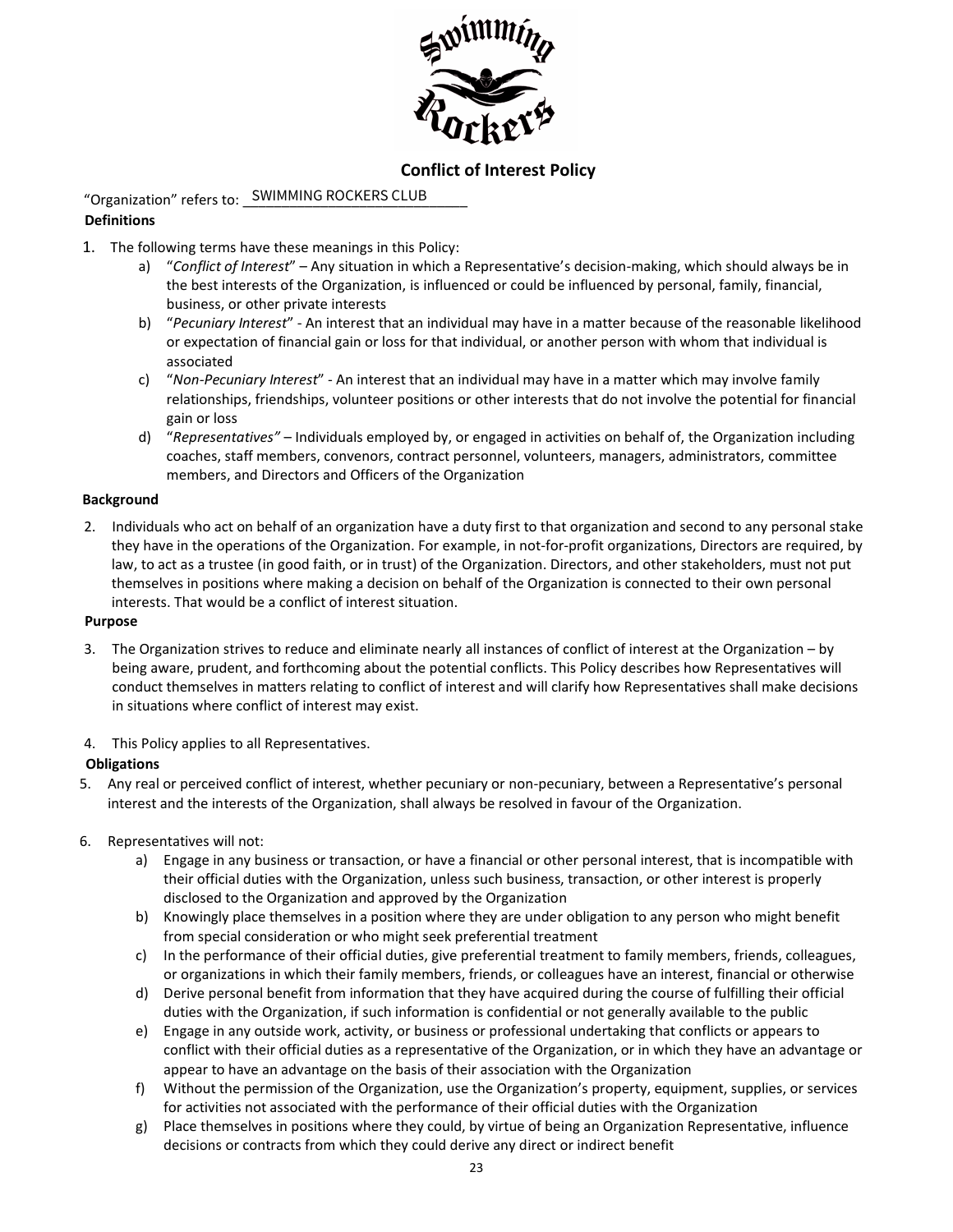h) Accept any gift or favour that could be construed as being given in anticipation of, or in recognition for, any special consideration granted by virtue of being an Organization Representative

## **Disclosure of Conflict of Interest**

- 7. On an annual basis, all the Organization's Directors and candidates for election to the Board, Directors, Officers, Employees, and Committee Members will complete a **Declaration Form** disclosing any real or perceived conflicts that they might have. Declaration Forms shall be retained by the Organization.
- 8. Representatives shall disclose real or perceived conflicts of interest to the Organization's Board immediately upon becoming aware that a conflict of interest may exist.
- 9. Representatives shall also disclose any and all affiliations with any and all other organizations involved with the same sport. These affiliations include any of the following roles: athlete, coach, manager, official, employee, volunteer, or Director.

## **Minimizing Conflicts of Interest in Decision-Making**

- 10. Decisions or transactions that involve a conflict of interest that has been proactively disclosed by an Organization Representative will be considered and decided with the following additional provisions:
	- a) The nature and extent of the Representative's interest has been fully disclosed to the body that is considering or making the decision, and this disclosure is recorded or noted
	- b) The Representative does not participate in discussion on the matter
	- c) The Representative abstains from voting on the decision
	- d) For board-level decisions, the Representative does not count toward quorum
	- e) The decision is confirmed to be in the best interests of the Organization
- 11. For potential conflicts of interest involving employees, the Organization's Board will determine whether there is there a conflict and, if one exists, the employee will resolve the conflict by ceasing the activity giving rise to the conflict. The Organization will not restrict employees from accepting other employment contracts or volunteer appointments provided these activities do not diminish the employee's ability to perform the work described in the employee's job agreement with the Organization or give rise to a conflict of interest.

#### **Conflict of Interest Complaints**

- 12. Any person who believes that a Representative may be in a conflict of interest situation should report the matter, in writing (or verbally if during a meeting of the Board or any committee), to the Organization's Board who will decide appropriate measures to eliminate the conflict. The Board may apply the following actions singly or in combination for real or perceived conflicts of interest:
	- a) Removal or temporary suspension of certain responsibilities or decision-making authority
	- b) Removal or temporary suspension from a designated position
	- c) Removal or temporary suspension from certain teams, events and/or activities
	- d) Expulsion from the Organization
	- e) Other actions as may be considered appropriate for the real or perceived conflict of interest
- 13. Any person who believes that a Representative has made a decision that was influenced by real or perceived conflict of interest may submit a complaint, in writing, to the Organization to be addressed under the Organization's *Discipline and Complaints Policy*.
- 14. Failure to comply with an action as determined by the Board will result in automatic suspension from the Organization until compliance occurs.
- 15. The Board may determine that an alleged real or perceived conflict of interest is of such seriousness as to warrant suspension of designated activities pending a meeting and a decision of the Board.

#### **Enforcement**

16. Failure to adhere to this Policy may permit discipline in accordance with the Organization's *Discipline and Complaints Policy*.